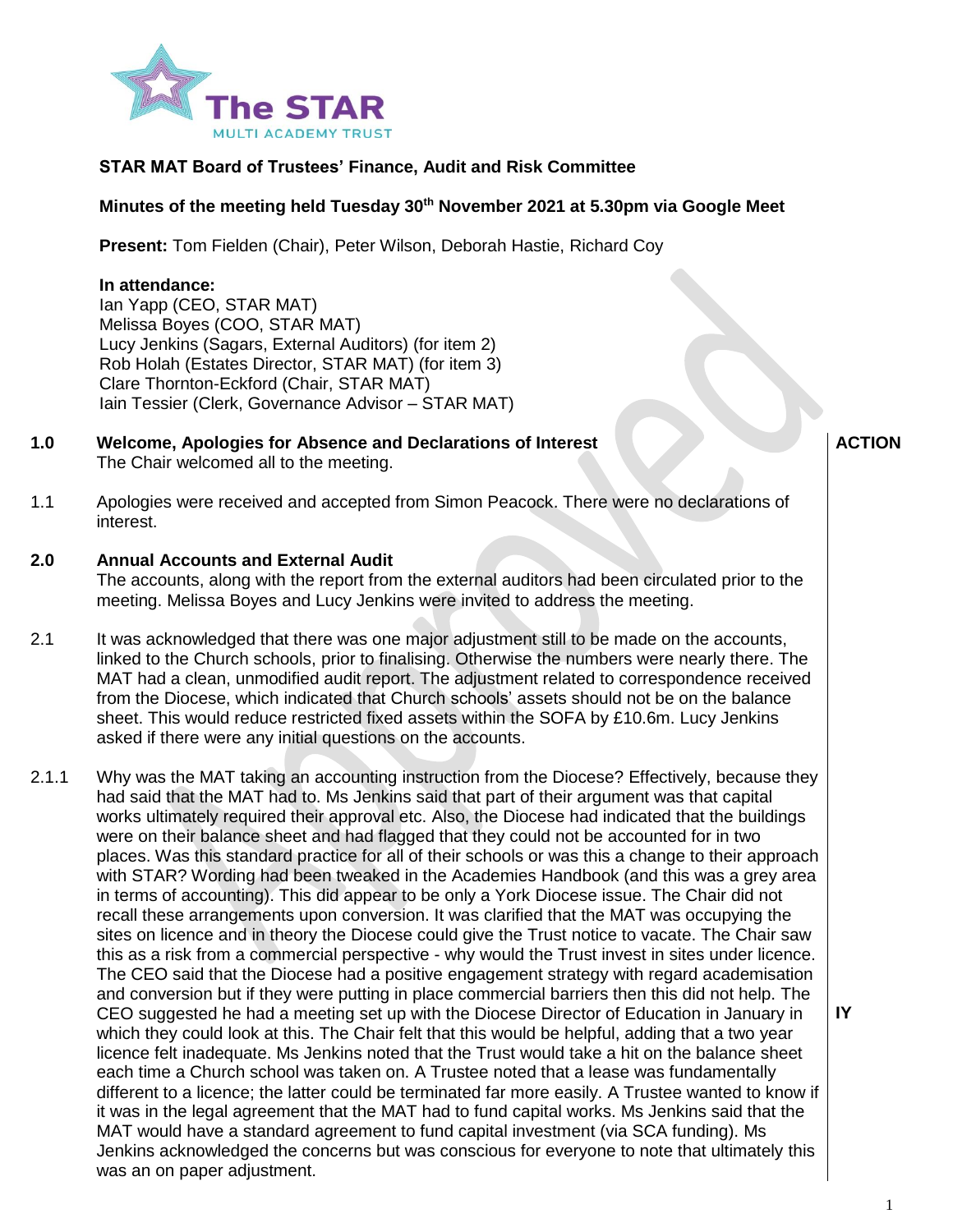- 2.2 Trustees should note that there was now a small actuarial gain on pensions. Again, this was a paper gain. There was also a balance on the GAG account – a £257k carry forward. This could be allocated to spending next year. The COO indicated that this had already been factored into this year's budget.
- 2.3 The MAT had received what had been regarded as a fixed asset donation – essentially the LA work carried out at Sherburn Hungate had been covered by the LA but for the benefit of the MAT – of circa £2.5m
- 2.4 Audit Findings / Management Letter Ms Jenkins noted the audit findings on internal controls. Several matters were highlighted amber and green; no red matters were found. All findings were agreed by the COO and an action plan was in place to ensure than any follow-up tasks were addressed.
- 2.5 Section 5 – Adjustment to financial statements Ms Jenkins ran through the adjustments to the SOFA arising from the audit, all of which had been agreed by the COO.
- 2.6 The Chair reflected on some large numbers on the unadjusted side. The COO felt that the position could be worked through this year. Ms Jenkins was inclined to agree. It was further noted that some prior year errors were brought forward. Ms Jenkins confirmed that and said that overall materiality was circa £450k.
- 2.7 With reference to Section 6, Ms Jenkins flagged up standard wording that was being used across all audits around fraud detection. Fraud and cyber security were an issue for Trusts and the charity sector generally.
- 2.8 Ms Jenkins would work with her team and the COO to finalise the accounts, ahead of the full Board meeting on 7<sup>th</sup> December when the final accounts needed to be approved. These could then be presented to Members at the AGM.

*Lucy Jenkins left the meeting.*

#### **3.0 Capital, Estates and Premises**

The following documents had been circulated prior to the meeting:

- 3.1 Mr Holah explained the rationale for working to calendar years. Trustees were being asked for approval of 2022 SCA spend. Minutes from the scrutiny group had been circulated. Mr Holah touched upon the 2021 SCA spend and referred to the circulated summary. Investment items were RAGged accordingly, with notes as necessary. There had been a slight underspend overall in 2021; certain items had been carried over to 2022. There was a breakdown of the way the fund set aside for general refurb and emergency items had been utilised. Trustees were directed to the overall costed funds, which linked into projects on the individual schools' 10-year plans (circulated). The recorded square metreage for SHP would be adjusted next year. SCA funding totalled £1.994m and the full plans for its allocation had been discussed with the Trustees scrutiny group, the MAT executive, school leadership and, where necessary, LGBs.
- 3.2 The Chair asked about the scrutiny process. A Trustee confirmed that appropriate questions were asked and there was an appropriate degree of scrutiny. Trustees on the scrutiny group were happy with the end result and recommended the investments as outlined.

#### 3.3 **Resolved**:

Trustees approved the SCA investment for 2022 approved, as per the circulated plans.

3.4 Mr Holah summarised the position re: overall compliance. Matters were in hand to address those 'red' items listed. All of the reds had been better displayed and explained and this

**RH**

**?**

**RH**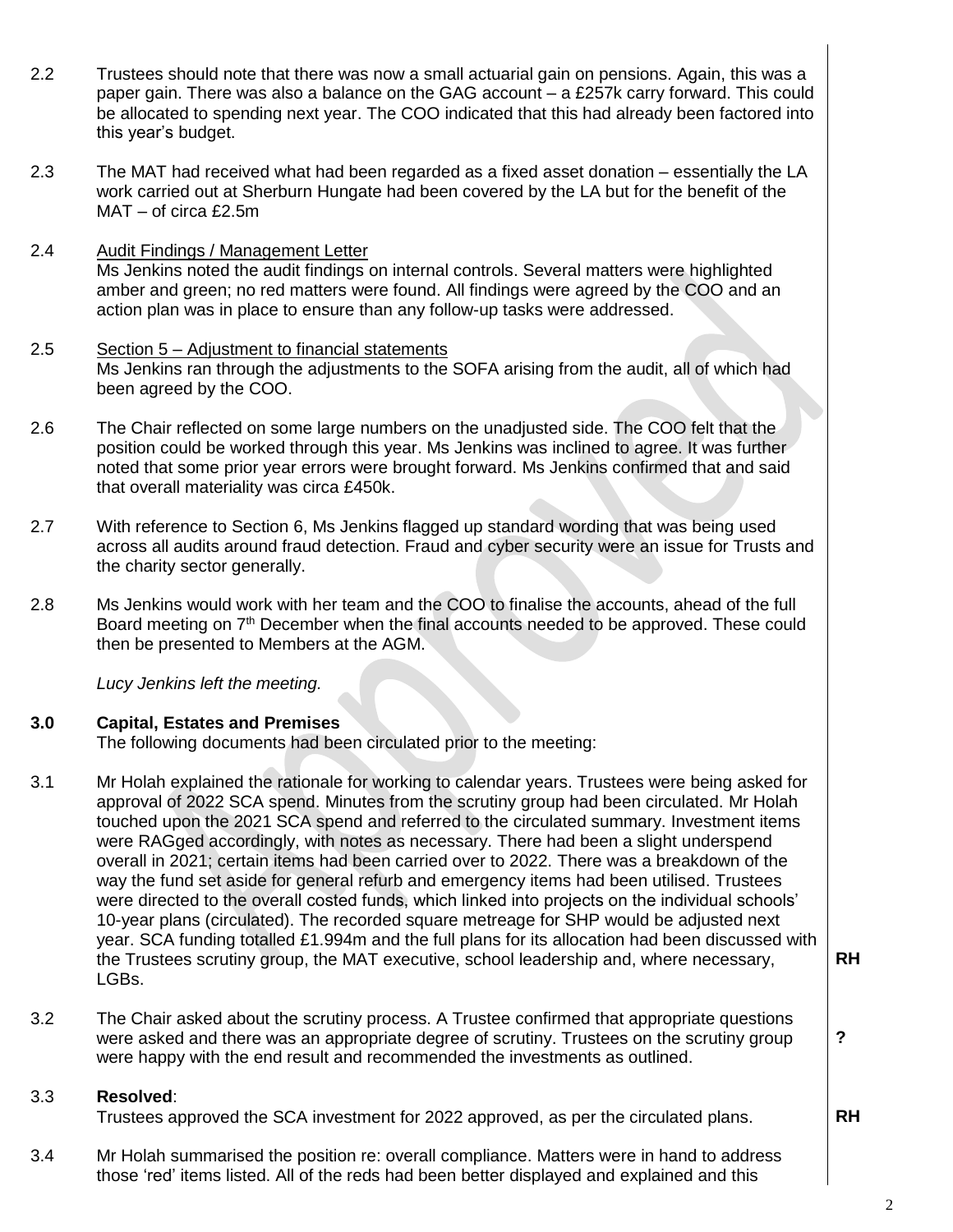addressed the action point from last meeting. The Chair welcomed the additional information.

3.5 Mr Holah reflected on the overall Every training compliance. Replying to a Trustee question, it was noted that the system is not fully adopted, with 127 users from a total expected population of 165. This gap was explored and further follow-up with Headteachers discussed. Schools with lower usage of Every should have this tracked via the safety action plan, where it could be escalated if necessary. The Chair wanted to see a report capturing all of the 165 users that should be on there. Could that be done? Mr Holah said that he could do this.

#### **4.0 Minutes of the Last Meeting – 29th June 2021**

#### 4.1 **Resolved**:

Trustees agreed that the minutes of the last meeting, held on 29<sup>th</sup> June 2021, were a true and accurate record of that meeting. The minutes were duly approved.

#### **5.0 Action Plan and Matters Arising**

- 5.1 1. Mr Holah to ensure commentary on 'red' items contained sufficient detail. *Completed.*
	- 2. The COO to complete work on the Business Continuity Plan and address issues with the Asset Register in certain schools. *On agenda.*
	- 3. The CEO and COO to make clear to LGBs the need for plans to be submitted to the November FAR that would outline the steps that would be taken to address budget deficits.

*On agenda.*

- 4. The COO to complete work on a licensed deficit policy. *Carried forward.*
- 5. All Trustees to familiarise themselves with the new Academies Handbook. *Completed.*
- 6. The COO to update committee on progress regarding the catering contract and procurement.

*To be covered at Full Board.*

- 7. All Trustees to consider making their NI details available to the Trust. *Matter in hand.*
- 8. The CEO to check with HR the point raised about the headteacher retention payment in relation to any banding change. *The CEO noted that this was a moot point for reasons disclosed to committee.*

#### **6.0 Finance**

#### 6.1 Autumn Budget Commentary (papers circulated)

The COO started by giving a summary of the Management Accounts to Statutory Accounts and the adjustments therein. Adjusted funds reported to Trustees totalled £964k. The total adjusted funds from the statutory accounts (net of unrestricted and restricted funds) was £971k. There was a favourable difference of £7k.

Pupil projections showed that five schools were negative on actuals vs. projected. Explanations were provided in the commentary. Overall though, pupil numbers across the Trust were +5 on projections.

With reference to the budget outturn 2020/21 information, there had been large swings in TGS and SHS due to Covid factors. These were not year on year savings. The schools now needed to make strategic use of their reserves moving forward and show how they were going to invest those reserves for the benefit of students. The school-by-school breakdowns and the variances therein were available to Trustees in the meeting papers. The COO asked if there were any questions at this stage.

**MB**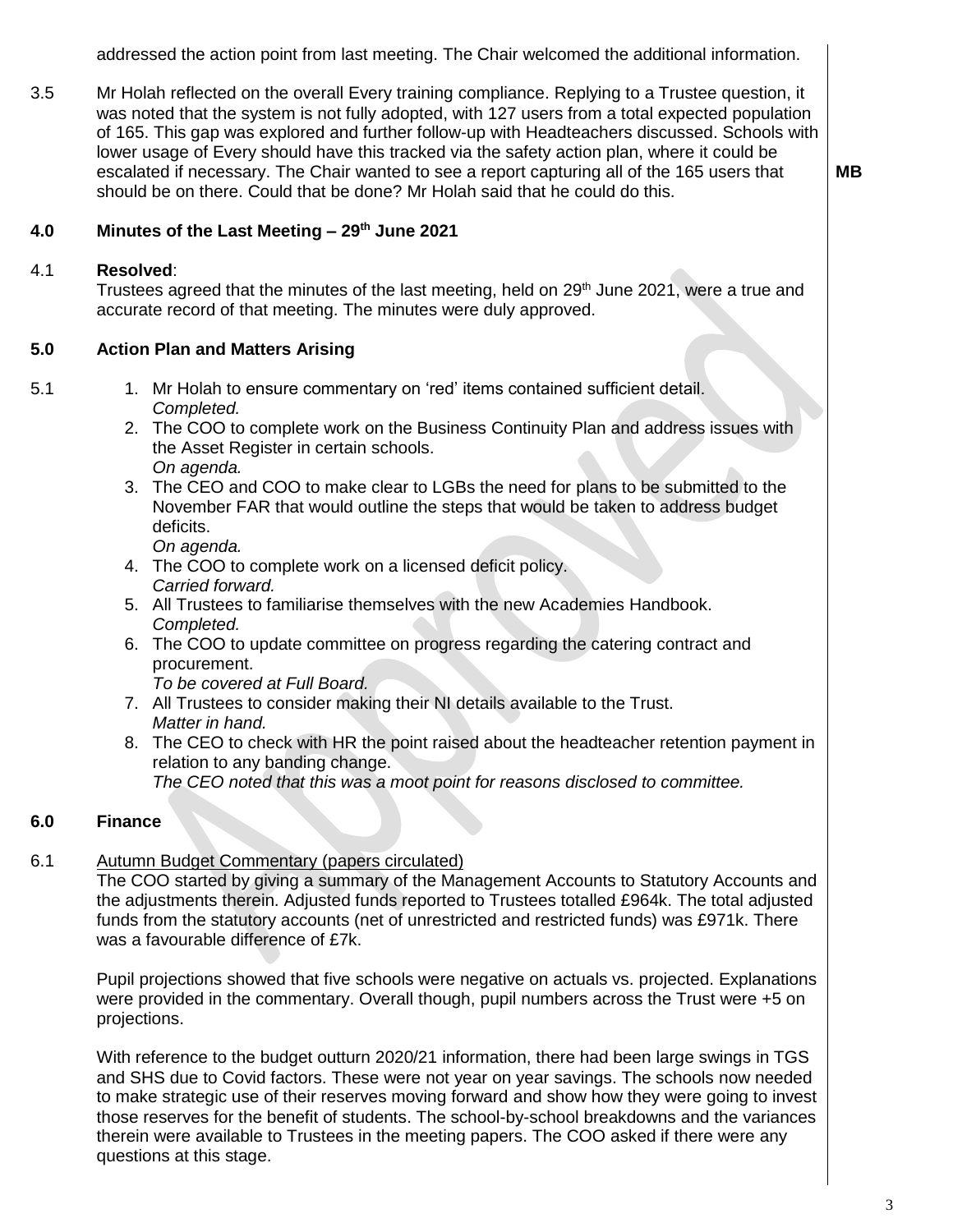A Trustee questioned a variance of £5k between the brought forward balances and the reported in year balance of £964k. The COO said that the £5k in question was a bursary amount and was moved to the balance sheet under creditors; bursary funding.

Covid funding to bring forward totalled circa £123k. There were two new grants this year totalling £105k across all the schools. All levels of governance needed to monitor spend and impact; this was an important requirement attached to the funding. There were further details in the commentary.

Was it easy for schools to access tutoring services? Should the Trust consider combining funds and deliver this via an in-house tutoring programme? The CEO explained that the MAT could and would invest in upskilling staff to deliver tutoring programmes. The CEO would report more on the planning and impact of this in the Spring term CAS meeting. Some schools were accessing national tutoring programmes and that was fine. The CEO agreed that an in-house offer would be a big help to most schools. Trustees welcomed the in-house solution. The CEO would be challenging school leaders on this at next round of continuing conversations.

The revenue budget surplus for 2021/22 had been projected to be £168k at Start Budget and now the Trust was looking at a slightly improved surplus of £190k. The situation would be reviewed again in February but at this stage the COO was wary of the stated beneficial position, believing that there were factors that might overturn that between now and February.

With regards overall reserve balances and the projected three year positions, two schools required recovery plans as outlined in the meeting papers. Kirk Fenton's deficit had now been addressed and the previously agreed loan was no longer required. Trustees welcomed this news. Brayton had managing some long-term absences. The MAT had agreed to provide £17.7k support for absence supply cover in these extraordinary circumstances, which Trustees agreed. SHP had used £10.6k of their reserves to fund resources investment in EYFS. Local governors were in favour of this and the COO could see the merit. Trustees were happy to endorse use of the reserve balance.

6.2 Debt Recovery Plans Confidential minute.

#### 6.3 MAT Central Budget

There was a £20k positive variance on the projected in-year position, due to some projects not being implemented as planned in the year. Currently, the 2021/22 year was showing £3.8k up on forecast. Trustees noted the positive positions.

#### 6.4 Central Finance Team Structure

The COO disclosed that there was a resignation from the Trust Accounting Manager and Trustees should consider how a replacement would align the current role and improve the team's capacity. A revised structure could better produce weekly and monthly compliance requirements and necessary support for schools. The risks outlined by the external auditors and those in the risk register had to be addressed. The COO reflected on the current structure, with part-time and term-time only staff leading to some inefficiencies. The structure impacted on the COOs ability to prioritise strategy over operational matters. The Trust Finance Leader would take on responsibility for key processes and their delivery. This would be a Grade M full time / full year post. The new structure would also provide the necessary coverage over the summer period and that would hopefully prevent some of the issues identified by the auditors arising in future. This would also give the Trust a head start into the busy autumn audit season. The CEO noted that this revision to structure had been discussed with him on several occasions. The CEO felt that the new structure was needed to improve capacity and leadership in the team and bring in a tighter level of oversight. It was a commendable plan, with an appropriate structure. It was also mindful of potential growth of the Trust and the need to build in some capacity and better skills.

In reply to a question about extra costs re: EPM's support, the COO said that there would not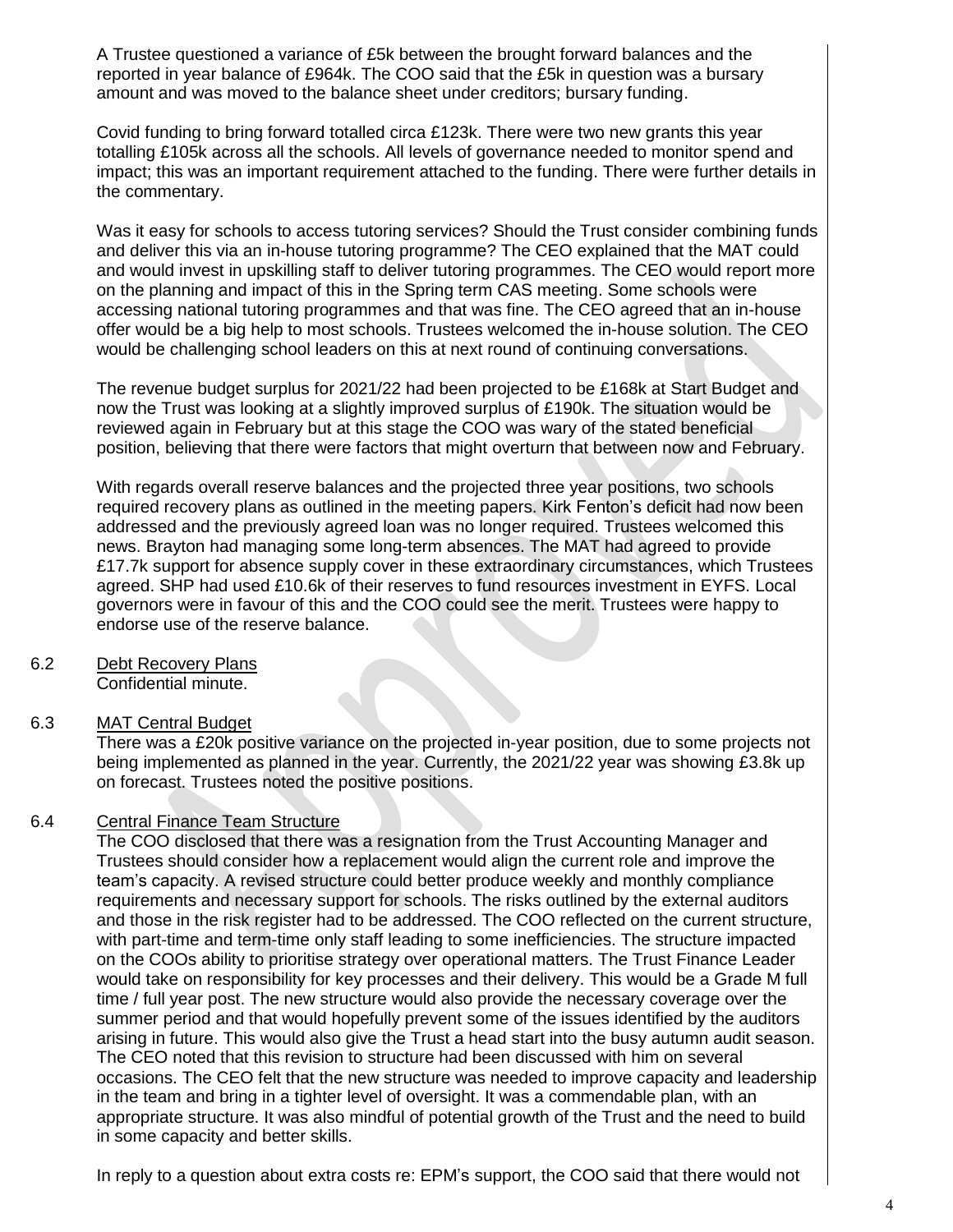be an increase in costs but the Trust would use its support hours differently.

# **Resolved**:

Trustees approved the new Central Finance Team Structure as outlined.

#### 6.5 Investment Policy

The COO said that there were a number of points to consider in this area and suggested that a working party be put together, who could put recommendations to the committee at a future date. The Chair said that the Trust needed a fund manager, someone who could advise on investment and risk. The Chair, Peter Wilson and Richard Coy to form the scrutiny working party. A meeting to be scheduled in the new year.

#### 6.6 Central Services KPIs

This was a 'red' item carried forward from last year. The COO acknowledged that it was still not a complete piece of work but the process of devising KPIs was under way. The COO would look to seek approval of final KPIs at FAR in March. These could then go to the LGBs in time for their Start Budget meetings in June.

Would there be measurable KPIs? Yes, there would be some SMART targets, although those that related to internal objectives might not be as precise as some of those applied to external providers. There would be a mixed position on KPIs.

#### **7.0 Internal Audit**

Prior to the meeting, Trustees had received the 2020/21 summary review, along with audit reports covering Payroll and Budget Management.

7.1 Summary Review Noted.

#### 7.2 Payroll

The report had only been received yesterday. Payroll services had been switched to a new provider. No risks on conversion to NeoPeople had been identified, however, internal process risks were identified. Sample documentation from schools showed evidence of missing information. All of the files on staff needed to be complete. Payroll authorisation processes were in place but the COO acknowledged that follow up procedures needed to be strengthened. This had been addressed. Monthly checking procedures needed to be underpinned by robust processes; with these outlined in a manual for schools. Other findings were low rating but did identify a need to clearly identify who did what at each level within the Trust. The COO clarified that no person could authorise their own overtime or payroll records. The Chair was disappointed at this stage to see monthly checking and other basics coming up on an audit but was assured by the fact that matters were in hand to address them.

#### 7.3 Budget Management

There were only two open items to address and the COO assured Trustees that those points had been taken on board and would be dealt with.

#### **8.0 HR, Payroll and Staff Wellbeing**

A RAGged contracts update had been circulated prior to the meeting.

#### 8.1 Employee Benefits

From tomorrow all staff would have access to the Everybody Benefits framework. This was largely an operational matter but the committee was asked to sanction the introduction of a Cycle to Work Scheme, specifically the cap per employee. The COO proposed a cap of £1000 per employee. Monies were repayable in 12 equal instalments. The risk to the Trust was in a scenario where a final balance exceeded the final salary amount to be paid to a departing employee. This was a very low risk item but needed to be flagged to Trustees. Trustees debated the motion to introduce a scheme.

**Resolved**: